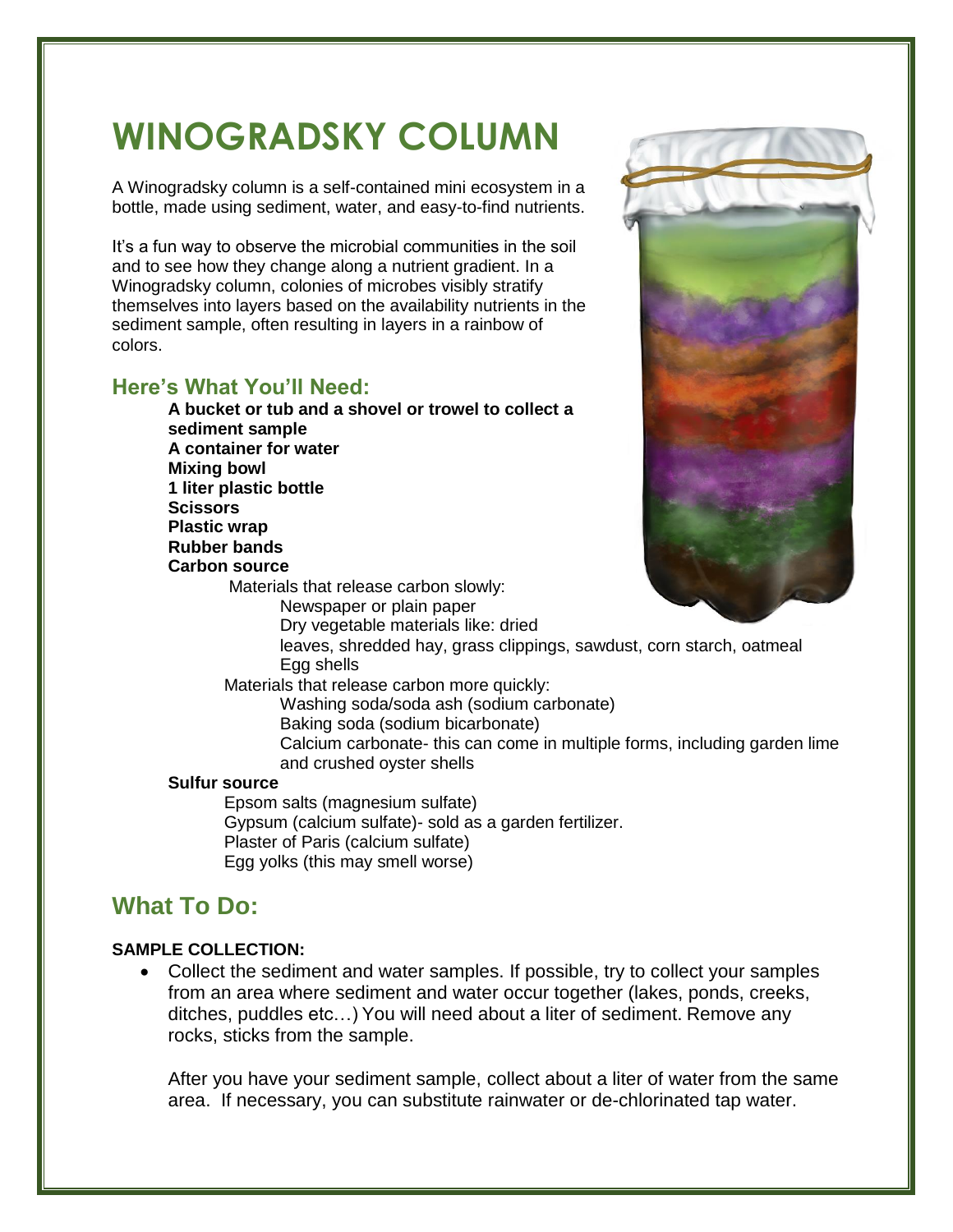## **BOTTLE PREP**

- If you are using a recycled bottle, remove the label and thoroughly rinse your bottle.
- Cut off the top of the bottle.
- Add about  $\frac{1}{4}$  cup of the material you've chosen as your carbon source to your clean bottle
- Add about a tablespoon of the material you've chosen as your sulfur source.
- Wet your nutrients with your water sample.
- In a separate bowl, mix your sediment sample with some of the remaining water until the mixture has a milkshake consistency. Stir everything until it is well mixed.
- Pour or spoon the sediment mixture slowly to your bottle until it is about  $\frac{3}{4}$  full. Pat it down as you go to avoid air bubbles.
- Pour another inch of water on top the mixture.
- Cover with plastic wrap and a rubber band. Label your column and include the date it was prepared and which carbon and sulfur source you used.
- Place your column near a sunny window or in a well-lit area.

Now you wait and watch....( anywhere from weeks to months)

Check the column weekly and keep a log of the changes you see.

## **Want To Take It Further?**

You can try varying the amount of light and/or heat your column gets. Place it in a sunnier or darker window, put a lamp over it, put a paper bag over it to keep it in darkness, put it in the refrigerator, etc…

You can also try varying the nutrients: use different nutrient sources, change the amount you use, skip adding your carbon or sulfur source, vary the size of the nutrient source, add other nutrients like iron…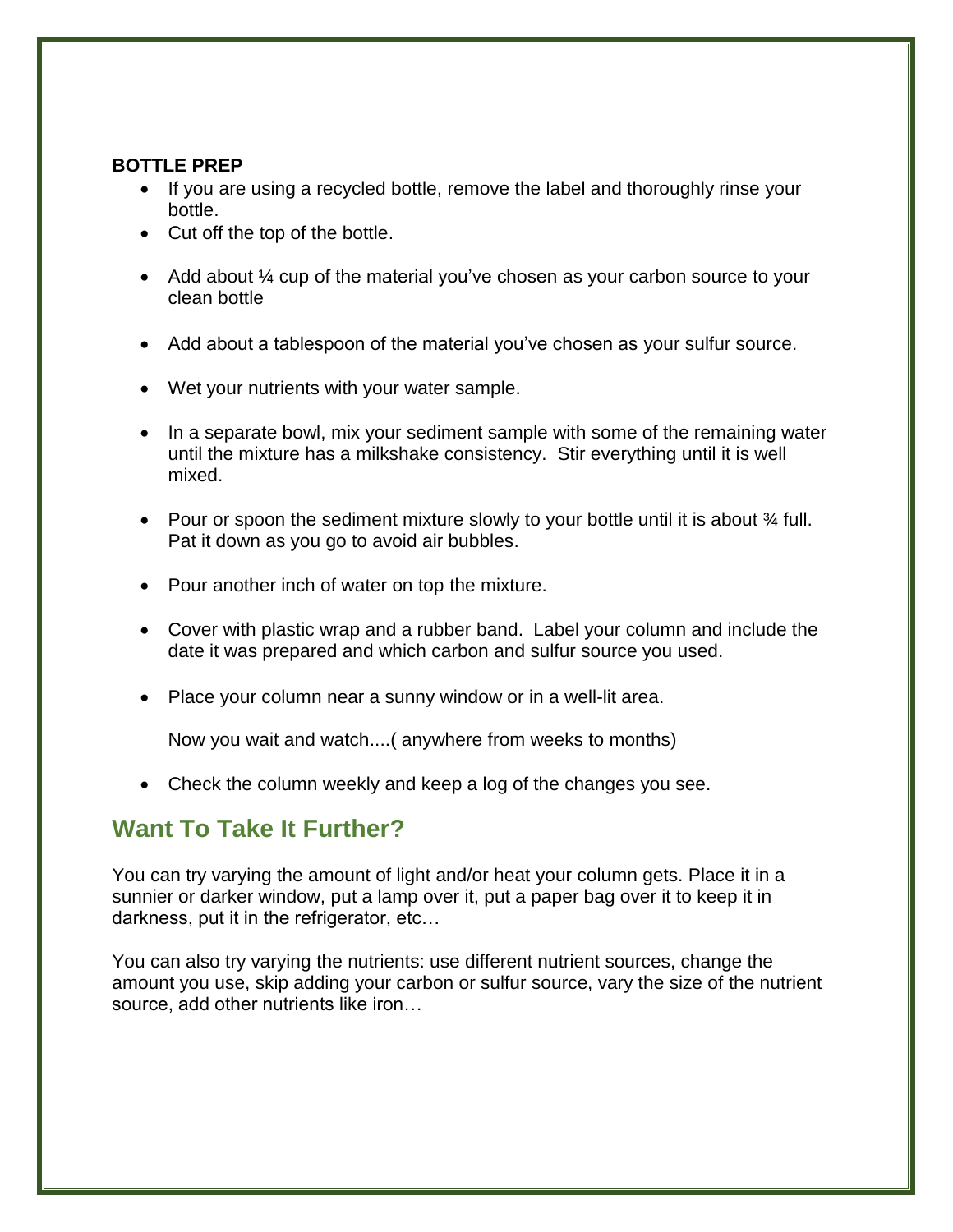# **What's Going On?**

Some of the bacteria in the sediment mixture gets the nutrients it needs by breaking down the carbon and sulfur sources you added to the column. When they do, they start a chain reaction of consumption and conversion up and down the column as the other bacteria break down compounds and recycle carbon, oxygen, hydrogen and sulfur according to their needs.

Oxygen loving bacteria will thrive near the top of the column, while those that can't tolerate it will congregate near the bottom.